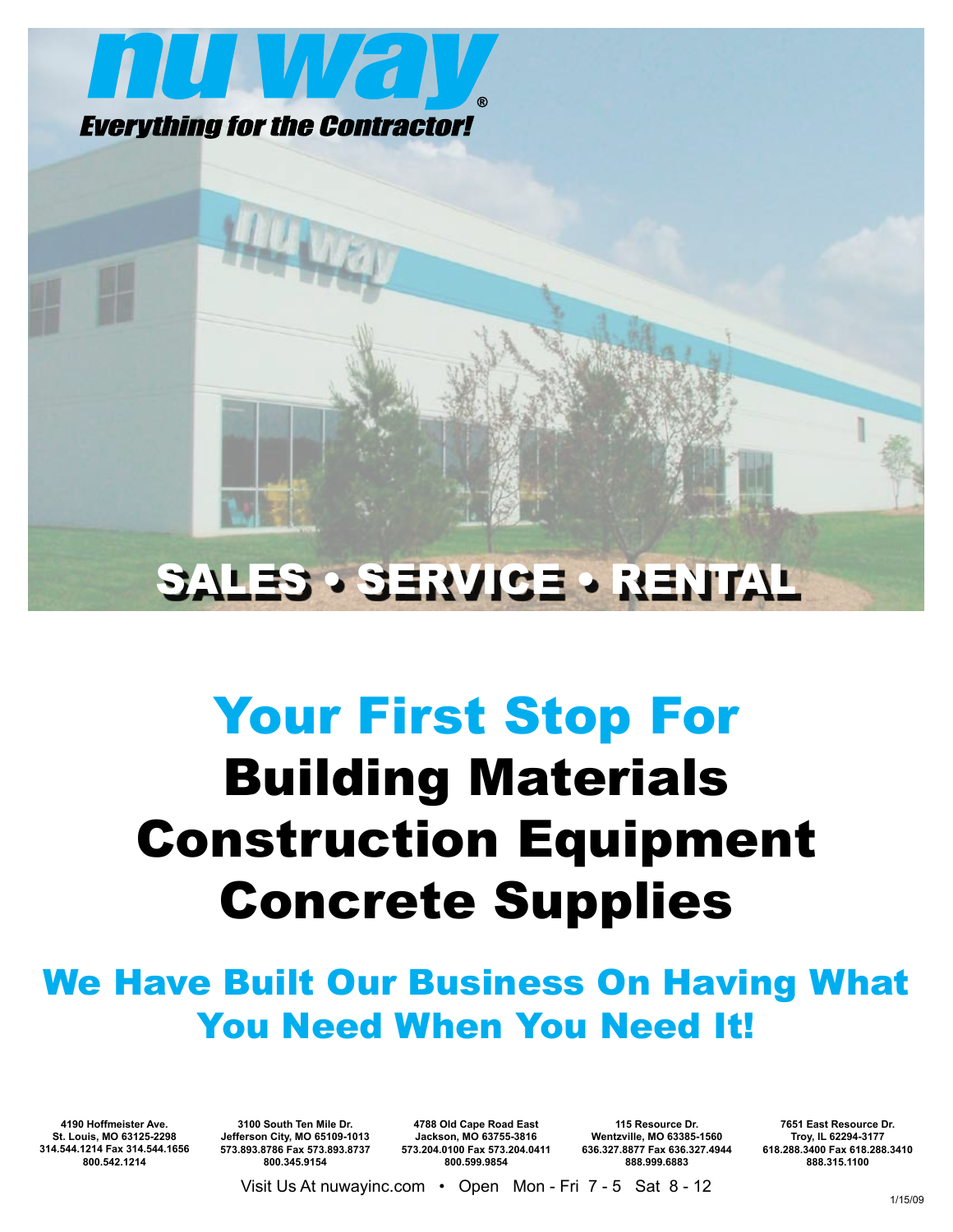### **Adhesives & Caulks**

Backer Rod Concrete Glue Epoxy & Tools Firestop Caulks Joint Sealants/Fillers Silicone Caulks Spray Adhesives Sub-Floor Adhesives Urethane Caulks

#### **Blades, Bits & Accessories**

Abrasive Products Bell Hanger Bits Carbide Bits Combination Blades: 7-1/4˝ – 20˝ Diamond Blades: 4˝ – 36˝ Hole Saw Jig Saw & Recip Saw Blades Masonry & Metal Blades Roto Hammer Bits, Points, and Chisels: SDS, SDS Max, Spline Router Bits & Cutters Selfeed Bits Self-Centering Bits Speed Bore Bits Vari-bits Wood Augers: 6˝ – 18˝ Lengths

# **Building Materials**

Felts: R-30 Sealants, Caulks, & Expanding Foam Vapor Barrier

### **Bulk Nails**

Bright Common **Duplex** EG & Hot Dipped Plastic Cap Truss Nails

### **Carpenters' Supplies**

Banding Supplies Brooms and Brushes Calculators Chalk Boxes, Line Chalk, Kiel & Cement Dye Cleaning Supplies Communications Equipment Extension Cords & Adapters **Hammers** Jamber Level Sets Levels, Auto Levels, Extension Levels & Laser Levels Marking Paint Master Locks Measuring Wheels Pants and Shorts Plumb Bobs and Reels Pry Bars Rain gear Rope & Twine Rubber Boots Site Rods Slings & Chain Surface Protection Films: Carpet, Floor & Window Tackers & Staples Tape Measures Tool Bags Tool Belts Trash Chutes **Tripods** Truck Boxes & Racks Wheelbarrows

# **Concrete Accessories**

#### Adhesives Bar Ties

Burlap and Burlene Concrete Glue Concrete Hardeners Curing Compounds Fiber Mesh Form Release Grout, Non-Shrink and Epoxy Joint Sealants Perimeter Insulation Powder Actuated Tools Powder Actuated Shots & Pins Rebar Guards (Caps) Sealers & Sealants Seismic Anchors Structural Repair Mortars Tie Wire Tilt-up Accessories

### **Concrete, Foundation & Forming Supplies**

ADA Detectable Warning Panels All Thread Rods Anchor Bolts - regular and galvanized Bar Supports Door Bucks and Doors Cat Heads Chamfer - Wood and Rubber Coatings Coil Rods Concrete Color Concrete Stains and Sealers Concrete Forming Tube Deck Drain Dowels Dowel Tubes/Sleeves Expansion Joint Fiberglass Rebar Formliners Insulation - Bead Board and Closed Cell Keyways Paving Forms and Accessories Plate Washers Poly Sheeting Rebar: Grade 40/60 Rebar Fabrication & Estimating Rebar Tiers Residential Forms - Aluminum, Steel Ply, Duraform, and Plywood RJD® Fiberglass Rods Scaffold Jacks Snap-Tie Wedges Snap-Ties Stay Form Steel-Ply Forms Steel Stakes & Pullers Trench Drain Vapor Barrier Waterstop Window Systems Wire Mesh - Roll and Flat Wood Stakes Zip Strip

# **Fasteners & Epoxies**

All Thread Rods Bulk Nail Fasteners Collated Fasteners Concrete Screws Couplers Crack Injection Drywall Screws Epoxies Mechanical Powder-Actuated Fasteners **Screws** Threaded Fasteners, Nuts & Washers (Bolts & Lags)

### **Geosynthetics**

Erosion Control Geo-Grids Non-Woven Fabrics Silt Fence Woven Fahrics

#### **Grading Accessories** Flagging Ribbon

Hubs Laser Site Rods Lath Machete Marking Paint Safety Fence Silt Fence Site Levels Straw Survey Flags

# **Hand Tools**

Bolt Cutters & Benders Brooms Brushes Carpentry Tools Caulking Guns Concrete Hand Tools Drywall Tools Garden Hose Hand Files Hatchets Hex Keys Hickey Bars/Benders Iron Workers Tools Levels & Lasers Pliers **Screwdrivers** Shovels, Picks & Bars Sockets & Wrenches **Sprayers** Striking Tools Tool Belts and Pouches Wheelbarrows

### **Ladders**

Jacks: Ladder/Wall Scaffolds & Planks Step & Extension: Aluminum & Fiberglass

### **Pneumatic Tools & Collated Fasteners**

Bostitch® DeWalt® Hitachi® Makita® Paslode® Porter-Cable® Quikdrive® Senco® **Power Equipment &**

#### **Accessories** Air Compressors

Air Hose & Fittings Benders & Cutters Blowers Chain Saws Concrete Saws **Compactors** Gas Drills & Augers Gas Saws Generators 1100W - 125KVA Heaters

Lasers Light Towers Masonry Saw Mixers Power Buggies Pressure Washers Screeds - Power and Truss Tiles Saws **Trimmare Trowels** Pumps Sprayers Vacuums Vibrators

# **Power Tools**

Band Saws Circular Saws Concrete Planers Core Drilling Units Cut-Off Saws Drills Quik-Drive® **Grinders** Hammer Drills Hammer Steel Impact Sockets Impact Wrenches Jig Saws Magnetic Drill Units Miter & Table Saws **Nihhlare** Planers Rebar Tiers Reciprocating Saws Rotary Hammers Routers Sanders Shears

# **Safety Supplies**

**Breathing** Ear & Hearing Eyewear Fall Protection First Aid Kits Gloves Head Protection Rotating Beacons Safety Fence **Signs** Traffic Barricades

# **Simpson Strong-Tie**

Epoxy-Tie System Joist Hangers **Holdowns** Mechanical Anchors Powder Actuated Tools & Accessories SSTB Holdown Bolts **Straps** Strong-Wall™ Products Truss Hangers

### **Waterproofing Products**

**Bituminous Cementituous** Drain Board Drainage Pipe Elastomeric Flashing **Mastic** Protection Board Sealers Sheet Membrane Water Proofing

# Products By Category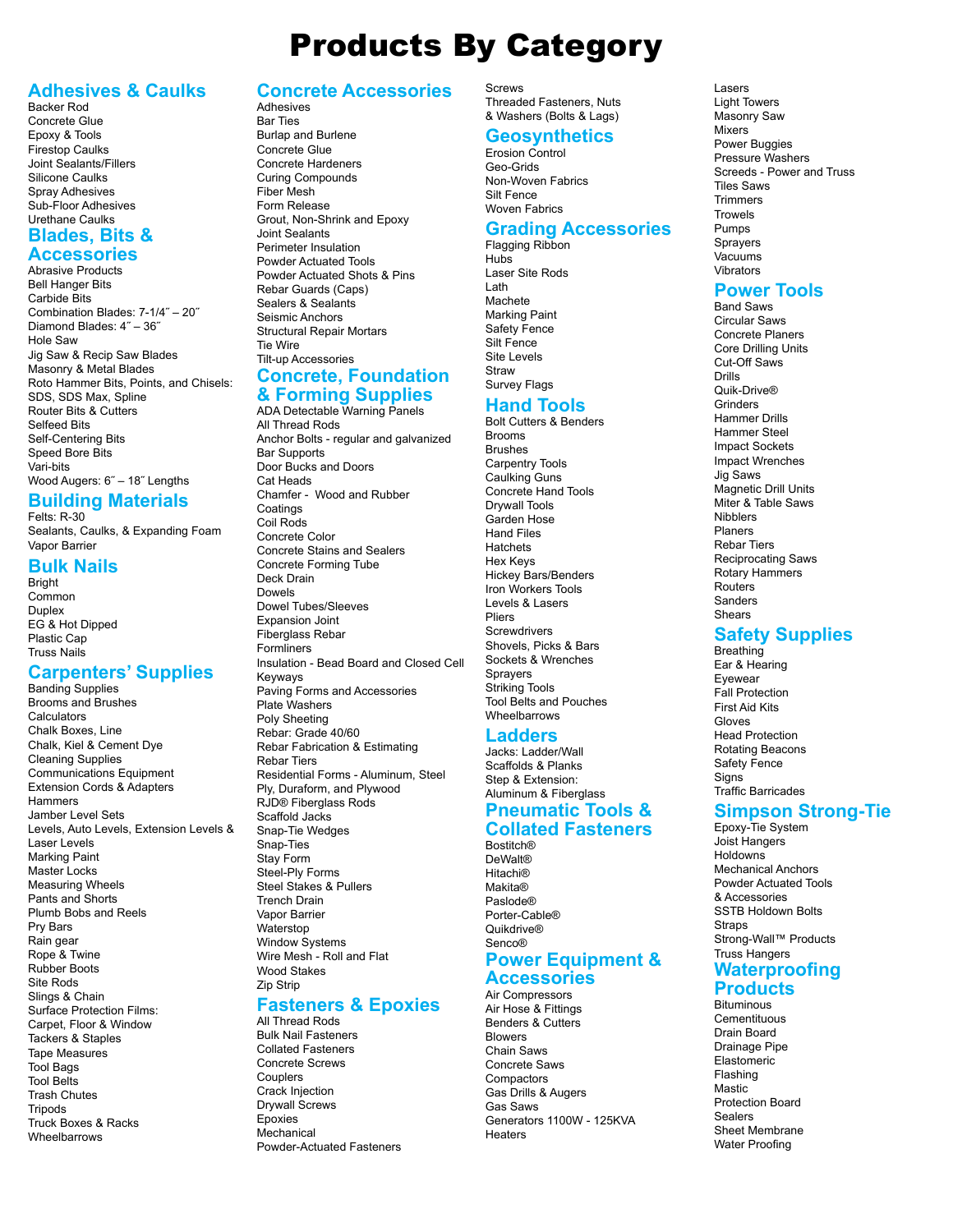# Products By Trade Type

# **Builder/Developer:**

ADA Detectable Warning Panels Air Compressors & Accessories Banding & Accessories Caulks & Adhesives Concrete Patching Materials Drill bits Electric Cords & Adapters Epoxies & Anchors Fire Hose & Adapters Fire-Stop Caulks Fuel Cans Geotextiles; Soil Stabilization Hand Tools **Heaters** Jobsite Storage Equipment Ladders Levels & Transits Nail Bags Nails, Staples & Screws Nuts & Bolts Pneumatic Tools Portable Electric Tools Safety Equipment/Fall Protection Shims - wood and plastic Silt Fence/Safety Fence Site Security System Spray Paint Saw Blades (Carbide, Diamond) Straw /Erosion Control Strong-Wall Shear Panel Tarps - Canvas and Plastic Temporary Power Boxes & Cords Tool Boxes/Job Boxes Trench Drain Truck Racks Vents & Roll Flashing Water Coolers Waterproofing Wheelbarrows Wood stakes/Metal stakes Wood-to-Concrete Connectors Wood-to-Wood Connectors

### **Carpentry Contractors:**

Carbide Blades Caulking & Adhesives Compressors & Accessories Cordless Finish & Brad Nailers Drill Bits & Saw Blades Electric Cords and Adapters Epoxies and Anchors Fasteners Generators Hand Tools Jobsite Storage Equipment Miter Saws Nuts & Bolts, & Washers Nails Pneumatic Tools & Accessories Powder Actuated Tools & Fasteners Power Tools Safety Equipment/Fall Protection Sealants Simpson Connectors Subfloor Glue Truck and Van Systems

#### **Concrete Contractor:** ADA Detectable Warning Panels

Anchor Bolts & Embeds Bar Supports - Plastic, Slab and Individual Bolt Holders Concrete Mixes Concrete Saws Concrete Restoration Products Concrete Stamping Products

### Curing Blankets

Curing Compounds/Coatings Deck Overlayment & Concrete Overlay Products Demolition & Rotary Hammers Diamond Blades Drill Bits – Carbide Duplex Nails Electrical Cords and Accessories Expansion Joint Forming Oil & Release Agents Forming Tubes & Forming Lap Siding 7/16 x 12" x 16' Lumber 2 x 4's and 2 x 6's Forming Accessories: Snap Ties, Wedges, etc. **Generators** Hand Tools – Concrete Jobsite Storage Equipment Laser Products Levels & Transits Marking Paint Plywood 1/2" and 3/4" x 4' x 8' Poly Sheeting: Clear, Black, Reinforced, and Fire Retardant Power Screeds Rebar/Fabrication Rebar Benders & Cutters Shovels and Other Grading Equipment **Sprayers** Tie Wire & Accessories Truck and Van Systems Vibrator/Shafts & Heads Wire Mesh - Roll and Flat Waterproofing Waterstop Wood & Steel Stakes Zip Strip

# **Electrical Contractors:**

Anchor Bolts/Mechanical Anchors Drill Bits Fire Caulk Epoxies & Anchors Jobsite Storage Equipment Klein Tools® Ladders Marking Paint Nails, Staples & Screws Power Tools Rebar Rebar Accessories Safety Equipment/Fall Protection Sonotube Truck and Van Systems

# **Erosion & Pollution**

**Control:** Barricade/Silt Fence Drain Catches Filter Fabrics Sand Bags Silt Fence Storm Water Inlet Protection **Straw** Wood Stakes

# **Landscape**

#### **Contractors:** Anchor Bolts

Barricade/Silt Fence Boots/Rain Gear Concrete Finishing Tools Demo & Rotohammers Drill Bits First Aid Kits/Safety Equipment Ladders Measuring Wheels

Nails Patching Materials Poly Sheeting Powder Actuated Tools & Fasteners Power Tools (cordless) Rebar Sand Bags Sand, Mortar, Concrete, Cement Saw Blades: Diamond Shovels & Rakes Sonotube & Forming Lumber Marking Paint Stakes: Wood & Metal Straw /Erosion Control Trench Drain Truck racks Watercoolers/Truck Mount Waterproofing

### **Masonry Contractors:**

Abrasive Blades/Diamond Blades Anchor Slot Carbide Bits Cut Off Saws Foam Insulation Epoxy & Anchors Hods Grouts & Mortars Jobsite Storage Equipment Ladders Rebar & Rebar Caps Demo & Rotary Hammers Mortar Mixers Tile Saws & Related Accessories Tuck Point Wheels **Waterproofing Mechanical** 

# **Contractors:**

Anchors (Wedge, Sleeve, Epoxy, etc.) Bit Tips Fire Caulk Hand/Power Tools Jobsite Storage Equipment Ladders Light Stands Nuts, Bolts, Screws & Threaded Rod Marking Paint Rebar & Rebar Related Products Self Tap Screws Truck and Van Systems

### **Plumbing/HVAC (Heating & Air Conditioning):**

Carbide Bits Demo & Rotary Hammers Electrical Cords Fire Caulk Hand/Power Tools Ladders Light Stands Marking Paint Mechanical Anchors Sealants Self Tap Screws Trench Drains Wedge Bolts & Accessories **Structural Steel** 

### **Contractors:**

Abrasive Blades Drill Bits Electrical Cords & Accessories Hand/Power Tools Klein Tools® Ladders Metal Cutting Saws - Band and Circular Safety Equipment/Fall Protection Simpson Connectors Truck and Van Systems **Remodeling, Repair, Restoration, Seismic & Retrofit:**

Barricade/Silt fence Blades Cement Board Tools Cures, Sealants & Sprayers Deck Coatings & Waterproofing Demo & Rotary Hammers Epoxies & Anchors Grinders & Wheels Jobsite Storage Equipment Joint Fillers Ladders Levels & Transits Marking Paints Mechanical Anchors Nuts & Washers Patching Materials/Underlayments Safety Equipment/Fall Protection Tarps & Poly Sheeting Threaded Fasteners Truck and Van Systems

# **Roofing Contractors:**

Compressors & Accessories Felt Paper Hand Tools Ladders Nails, Screws & Staples Pneumatic Tools (Nailers & Staplers) Safety Equipment/Fall Protection Sealants/Roof Coatings Roll Flashings

#### **Swimming Pool Contractors:**

Barricade/Silt Fence Concrete Finishing Tools Deck Coatings & Waterproofing Deck Drain Expansion Joint Snap Cap Foam Forms Gloves Levels & Transits Marking Paint Nails Pool Trowels Rebar and Mesh Sealants Shovels & Rakes Steel & Wood Stakes Tie Wire Trench Drain Wood Stakes

### **Waterproofing Contractors:**

# Caulking Guns

Cementitous Products Hand & Power Tools Liquid Waterproofing Powder Actuated Tools & Fasteners Sealants & Sealers Sheet Membrane **Window Contractors –**

# **Installation:**

Abrasive Blades Cordless/Pneumatic Tools Hammer Tackers & Fasteners Ladders Levels & Transits Tremco® Sealants Window Flashings